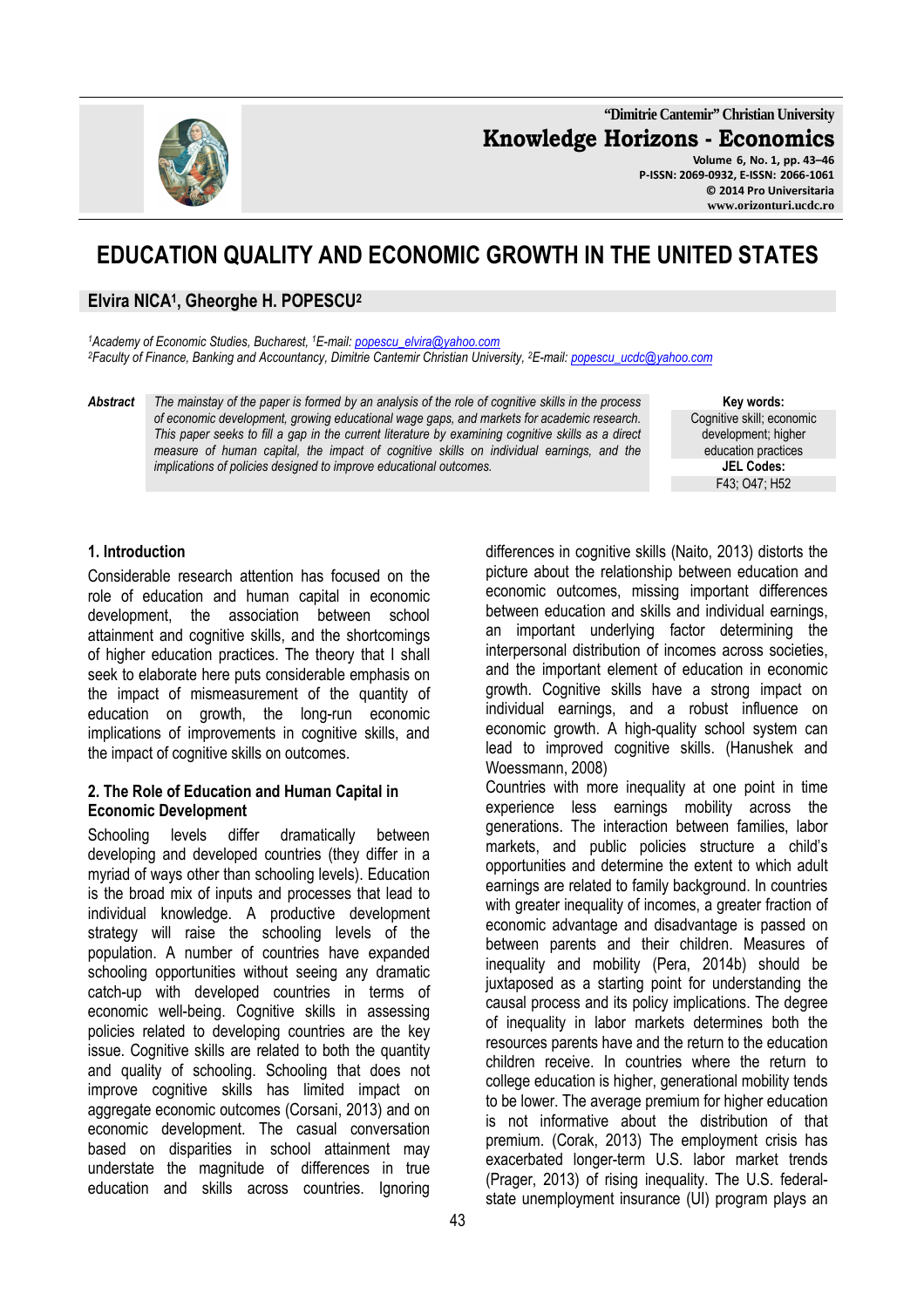important role in sustaining consumption for the families of job losers in the presence of limited job opportunities, and provides economic support to facilitate further training and education. Performance management systems in employment and training programs should focus on longer-term employment and earnings outcomes. (Katz, 2014) Investments in school quality are more effective in decreasing persistent economic and educational inequalities and for reducing risky behaviors. With sufficient budgetary resources, policymakers may improve both neighborhood and school quality for low-income children. It is difficult to generate systematic largescale improvements in school and teacher quality for low-income students growing up in high-poverty neighborhoods. (Fryer and Katz, 2013)

#### **3. The Association between School Attainment and Cognitive Skills**

The economic situation in the United States is governed by the same basic educational forces as that in developing countries of South America. Schooling is but one of the factors influencing cognitive skills and human capital formation. Changes in school quality over time within individual countries may be important. Measures of cognitive skills capture variations in the knowledge and ability that schools strive to produce with their curricula, by emphasizing total outcomes of education, they incorporate skills from any source, and by allowing for differences in performance among students with differing quality of schooling, they emphasize the importance of different policies designed to affect the quality aspects of schools. Educational outcomes produce the most consistent and reliable information about education and development, and can be related directly to the relevant policy options facing nations, whereas the standardly used measures of school attainment provide less reliable measures of skill differences. (Hanushek and Woessmann, 2008)

The impact of the returns to education on the degree of intergenerational mobility may reflect an important role for the transmission of innate ability between parents and children, and endowments are not fixed traits transmitted mechanically across generations. A college education is increasingly a gateway to higher incomes. Monetary investments outside of formal schooling help promote a child's human capital in the primary school years. The nonmonetary capacities of families are likely to be more limited for low-income families. Increasing divergence in both monetary and nonmonetary investments in children may lead to an increasing divergence in cognitive attainments and achievements that are the necessary prerequisites for college success. The traits relevant for success extend

well beyond cognitive development before and during the school years. Public policy can affect the investments made in children across the entire income distribution and how families interact with labor markets. (Corak, 2013)

The dilemmas of university change are quintessential boundary work. The character and organizational structure of particular institutions are shaped by how they demarcate these boundaries. The U.S. system has long involved a complex mixture of private and state-based public institutions that are relatively autonomous from the federal government. The missions of teaching, research and a social charter have been challenged by calls for alternative revenue schemes and increased knowledge capitalization. Post-industrial economies may be dependent on knowledge exchange (Makó and Mitchell, 2013) between public and private institutions. Macro-level shifts of university research toward formal university– industry relations can have quite diffuse impacts on faculty and staff. The goals of democratic citizenship may co-exist with demands for demonstrable returns on educational investment. (Nickolai, Hoffman, and Nell Trautner, 2012)

Employers would need to compensate for overqualified work, as productivity is related to individuals. The returns to overschooled years are higher than the average in industries strongly functioning according to the human capital logic. In industries where the human capital logic prevails (Hunter, 2013b), the individual skill level pays off relatively well, independent of the job that is held. Industries that score high on the positional good index have a lower rate of return to overschooling. Overschooled years pay off less the more dominant the social closure mechanism gets. Wages are higher when the positional good mechanism becomes stronger (wages are higher in bureaucratic, larger and hi-tech sectors). Horizontal job matches are often found in settings strongly selecting on productive skills. The social closure mechanism is positively associated with horizontal job matches. Industries differ in the extent to which overschooling is rewarded. Labor market behavior might correspond to different mechanisms in different settings. (van de Werfhorst, 2011)

# **4. The Shortcomings of Higher Education Practices**

Investing in differing amounts of schooling affects individual earnings. More schooling is associated with higher individual earnings. Cognitive achievement measures may proxy for the relevant labor market skills (Hunter, 2013c) when assessed against individuals' performance in the labor market and the economy's ability to grow. The earnings advantages to higher achievement on standardized tests are quite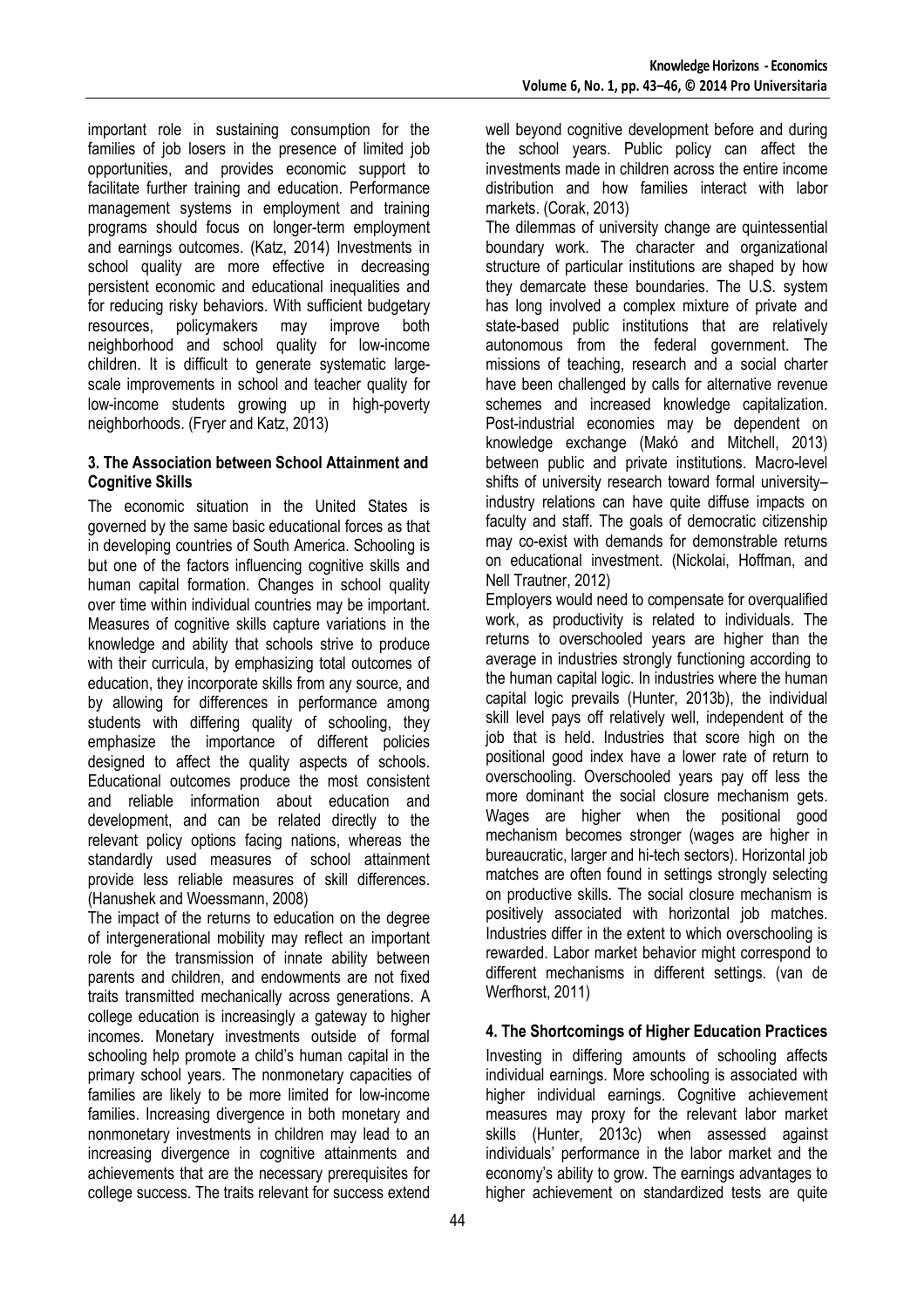substantial. The returns to cognitive skills may be larger in developing countries than in developed countries. Cognitive skills are directly related to school attainment. The full economic impact of higher educational quality (Nicolăescu, 2013b) comes in part through greater school attainment. Actions that improve quality of schools will yield a bonus in terms of meeting goals for attainment. Both school attainment and cognitive skills (Pera, 2014a) enter into the determination of individual incomes. Cognitive skills are directly related to individual earnings. (Hanushek and Woessmann, 2008) The belief that market-based practices generate greater transparency (Zaharia *et al*., 2013), efficiency, and responsiveness may be misplaced. The student-as-consumer model of pedagogy may influence how students perceive the instruction that they receive from their teachers. American research universities contribute significant revenue through faculty, staff, student, and visitor spending at local businesses. Universities and colleges face increasing pressures and incentives to become less dependent on federal grants and state support. The marketization pressures suggest increased segmentation across types of universities, many research universities moving toward market-driven revenue generation and away from public funding. (Nickolai, Hoffman, and Nell Trautner, 2012)

Innovation makes intensive use of highly educated workers, whereas imitation relies more on combining physical capital with less educated labor. States that are closer to the technological frontier may enjoy different benefits from the same investment in education. The graduate education that occurs in research universities should be most growthenhancing in states that are close to the technological frontier. The role of the government is to act as a venture capitalist (Nicolăescu, 2013a), investing in forms of education that would be profitable for private individuals or firms. States' educational investments and growth differ mainly because of exogenous differences in their technology. Appointment to certain political committees allows a legislator to deliver payback to his constituents in the form of specific education investments. Membership on federal committees generates shocks to research university spending, whereas membership on state committees generates shocks to the type of education institution that is present in the legislator's constituency. A state's proximity to the frontier is endogenous to its education investments. The economies of close-to-the-frontier states depends more technological innovation for their growth than do far-from-the-frontier states. Innovation is the most likely channel for externalities (Hunter, 2013a) and growth effects from research-type spending. In the U.S., all states are fairly close to the

Community colleges are a growing segment of the U.S. higher education market. Educational resources and an educated workforce are key factors in regional growth. The bulk of research focuses on four-year colleges and universities. Colleges and universities often serve as regional economic catalysts. Community colleges are typically smaller than fouryear colleges and universities and have smaller budgets, most students who attend community colleges are drawn from the local area, community college students are more likely to remain in a locality than students who attend four year colleges and universities with larger service areas, and community colleges are primarily teaching institutions (they do not result in the kinds of research and development business spin offs found near universities). Community colleges have fewer linkages with the local economy and much smaller economic impacts, but provide geographical and financial access to higher education to residents who would otherwise be unable to undertake study and improve their earning capabilities. Improvements in local labor earnings may not occur if education plays primarily a sorting or screening role. (Rephann, 2009)

## **5. Conclusions**

The results of the current study converge with prior research on the productivity-enhancing effects of education and skills, the marketization of higher education, and the effect of education on economic growth mechanisms through which education may affect economic growth. The findings of this study have implications for the strong and significant relationship between cognitive skills and economic growth, the significance of cognitive skills as a consistent measure of human capital, and the local and regional economic impacts of community colleges.

#### **References**

1. Aghion, P., L. Boustan, C. Hoxby, and J. Vandenbussche (2009), "The Causal Impact of Education on Economic Growth: Evidence from U.S.," in David Romer and Justin Wolfers (eds.), *Brookings Papers on Economic Activity*, 1–73.

2. Corak, Miles (2013), "Income Inequality, Equality of Opportunity, and Intergenerational Mobility," *Journal of Economic Perspectives* 27(3): 79–102.